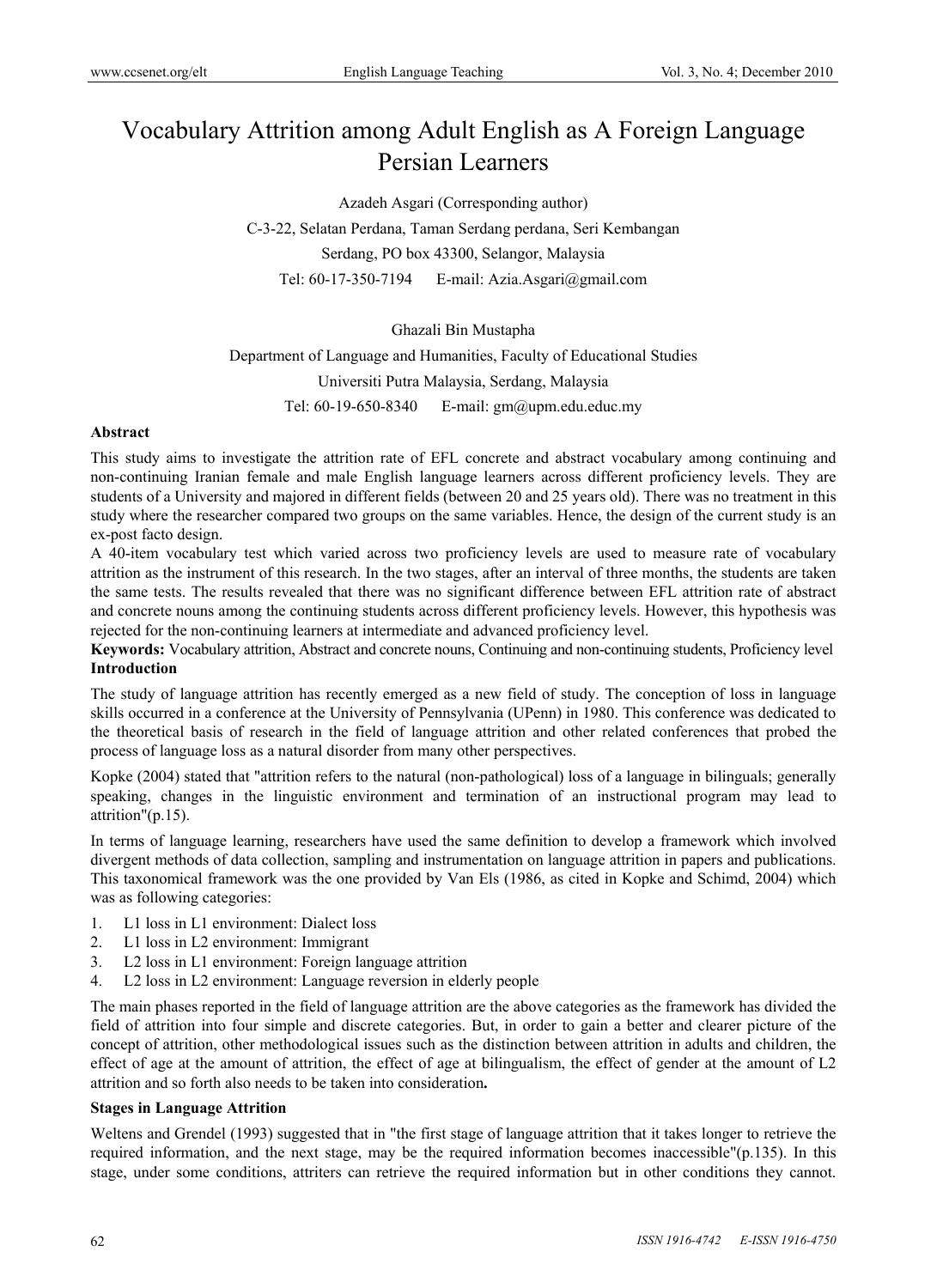Weltens and Grendel claimed that a good example in this regard is the fact that one may be very capable of recognizing certain words but cannot produce them actively. And, finally, if the periods of disuse continue, information might become completely and permanently inaccessible. Hence, language recovery should be viewed as a reactivation process. In this regard, Hansen (2001a) stated that the first sign of language attrition is not the loss of certain items but rather an increase in the length of time which is needed for their retrieval.

According to Smith (2002, as cited in Kopke, 2007), stages of language attrition are classified into three stages. Smith remarks that the first stage of attrition can be characterized by the deviation in performance of attriters, while their competence remains intact. In the second stage, the attriter is in the possession of a new extremely conditioned variety of his/her language.

# **Cognitive Processes & Causes of Attrition**

Probably one of the most widely studied themes in the language attrition process is whether the attrition phenomenon of language skills occurs in the reverse order of acquisition and attrition to verify how second language develops. Smith (2002, as cited in Kopke and Schmid, 2004) pointed out "that language attrition is not the consequence of lack of L1 use alone; but first language is generally replaced by another language and this language is often assumed to influence the process of L1 attrition"(p.135). Smith (2002, as cited in Kopke and Schmid, 2004) hypothesized that "transfer is one of the most important processes which determine attrition"(p.156). This hypothesis called cross-linguistic interference has been adopted by many researchers and supported by many studies.

Pavlenko (2002, as cited in Kopke and Schmid, 2004) remarked that the transfer from L2 undeniably plays a role in L1 attrition; on the contrary, Kopke (1999, as cited in Kopke and Schmid, 2004) pointed out that transfer is not the only source of linguistic change in L1 attrition. However, Paradis (1985, as cited in Tomiyama, 2000b) remarked that "language transfer is a fundamental process in loss" (p.29).

With regard to the cause of attrition, Yamgur (2004) stated that

"Depending on the approach to attrition within which researchers work, different theories and hypotheses concerning language loss have been postulated. Taking contact linguistic, sociolinguistic, language change or acquisition perspectives bring about varying hypotheses about the causes of language loss. Due to this inconsistency there are no commonly agreed definitions of language attrition, loss, or shift as yet" (p.135).

Based on the previous attrition studies, some hypotheses have supported the account of how and when transfer occurs. The first hypothesis of transfer is proposed by Kerlinger (1986, as cited in Tomiyama, 2000 b) as that the degree of markedness determines the occurrence of transfer. The second hypothesis is put forward by Waas (1996, as cited in Tomiyama, 2000b) "only if L1 and L2 have structures meeting a crucial similarity measure will there be interference" (p.131). Consequently, in the context of L1 attrition, the similarity of L1 and L2 is a necessary condition for transfer to occur.

## **Important Variables in Attrition Studies**

At the first specialized conference of language loss, Gardener and Macintyre (1993) stated that affective factors influence the amount of language retention and language attrition. In 1999, Nagasawa found that those participants whose motivation decreased over the school year used Japanese little outside the class. Those who are motivated will seek more opportunities to use the language during the period of disuse; that is why they can retain much more linguistic information (Hansen & Shewell, in press).

Oxford (1982) proposed that studies in the field of EFL/ESL attrition would inform language teachers regarding the long-term effect of their teaching methodology. Results of research reported that there is a high and positive correlation between personality factors, such as attitude, motivation and language maintenance. Likewise, she indicated that summer recess does not have a detrimental effect on language maintenance and individuals lose different aspects of second language throughout non-use intervals. Hence, there is no one rule preferable to all language attriters.

In Canada, Gardner, Lalonde and Macpherson (1985, as cited in Hansen and Shewell, in press) carried out a study which displayed a high degree of correlation was displayed between less favorable attitude and lower language use with attrition of speaking and understanding skill as reported on a can-do scale but not with attrition of reading. Gardner et al. (1985) suggested that "the attitudinal motivational factors may exert their greatest influence on attrition primarily during the acquisition period by influencing the level of competence acquired" (p.531).

In another study which was conducted by Ebbinghaun (1885), it was indicated that in spite of the proficiency level of students being the best and clear predictor of attrition, attitude and motivation of students have indirectly influenced on attrition throughout their study. Ebbinghaun (1885, as cited in Weltens and Grendel, 1993) elaborated that there is a positive correlation between proficiency level and amount of attrition; in other words the" more you know the more you will forget".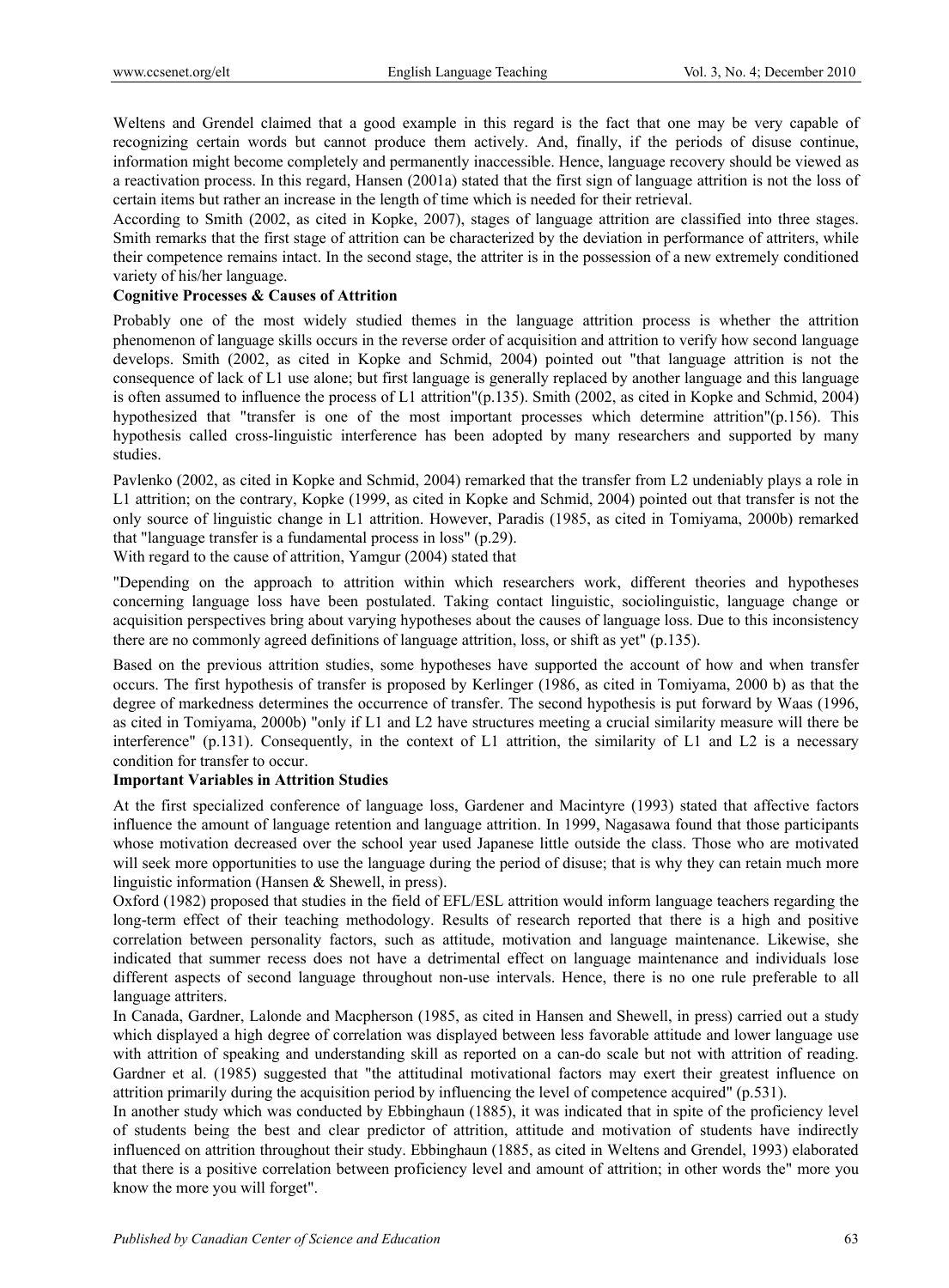Kuhberg (1992, as cited in Kopke and Schmid, 2004) stated that educational level of subject, is also another factor playing an important role in L2 attrition studies. Educational level can also be the cause of absence of attrition in some studies. (Ammerlaan (1996), Bouba et al. (2002), Gurel (2004) as cited Kopke and Schmid, 2004) cited that another factor which affects L2 attrition in foreign language environments is length of stay abroad. Empirical evidence indicated that after a short period of stay in an L2 environment, reversal of language dominance occurs and is manifested by faster picture naming in second language than L1.

Hutz (2004) remarked that "L1 attrition studies have not reached conclusive evidence about the effect of time on L1 attrition"(p.193). Montrul (2002, as cited in Kopke and Schmid, 2004) pointed out that this degree of erosion may be to the extent that psycho and neurolinguistic methods can detect no trace of it. Before reaching critical period, it is easier for a child to learn an L2; at the same time, it is more likely that the child forgets her L1. In accordance with the results of several studies such as (Nicolladis and Grabois (2002), Pallier et. al (2003) as cited in Kopke and Schmid, 2004) suggested that before reaching the critical period, L1 can be easily replaced.

Reetz-Kurashige (1999) maintained that such factors such as personal characteristics of returnees, age, length of time abroad, length of time back, the proficiency level at study onset and high competence at the onset of the study were the most predictive variables for amount of L2 retention. Additionally, being older groups did not guarantee high retention; whereas it is in contrast to Olshtain's study that older retained more, in this study. Reetz-Kurashige claimed that "it is not one factor but a combination of factors that predict strong maintenances, near-native speaking English ability was practically a requirement for minimal attrition" (p.41).

#### **Learning and Relearning Vocabulary**

In 1986, Cohen declared that "each exposure to a word has the potential of increasing learner's depth of knowledge about that word"(p.146). Cohen claimed that some words come into learners' vocabulary very easily without much attention whereas some others need conscious effort involving either rote repetition or organizational techniques.

Each vocabulary - spoken and written form- has certain characteristics including conceptual and indicating meaning in the context in which it can be used and the syntactic restrictions that language imposes on the word. Cohen (1986) noted that the most obvious type of forgetting vocabulary involves forgetting the conceptual or denotative meaning of a word or its spoken or written form. Furthermore, he believed that there are many aspects of a word that should be learned because many aspects of a word also might undergo attrition.

In 2000, De Bot and Stoessel conducted a study on the difference between learning and relearning of vocabulary. In this research the German participants relearned those L2 Dutch words that subjects claimed they forgot results of this study displayed that subjects who knew words before showed development. Hansen (2001) stated that the words that are to be learned for the first time in L1/L2 cannot reach the required activation level as fast as forgotten words reach through relearning.

## **Method & Materials**

The present research compares two or more groups of the subject of study on the same variables that have done in past researches. As there is no treatment in this study, the design selected for this study is the quantitative research (ex-post facto). The designation of ex-post facto, from Latin for "after the fact", is used to determine the natural course of events. The method of ex-post facto research is investigated the cause-and-effect relationships between the independent and dependent variables.

The objectives of the present study are to measure the level of attrition of the abstract and concrete vocabulary among continuing and non-continuing students' performances at two proficiency levels in both stages. The independent variables in this study are the between-group and within-group variables. The between-group variables include status in two levels: continuing vs. non-continuing students and level of proficiency in two levels: intermediate and advanced. The within-group variables include: stages with two levels: stage 1 and stage 2 (the comparison which is to show whether or not attrition has taken place) and vocabulary items with two levels: concrete vs. abstract. The dependent variables which include students' scores in the vocabulary test are categorized across modalities and contexts.

This study is conducted in the Tehran capital of the Islamic Republic of Iran, at the KISH English language institute. The subjects in this study consist of two hundred male and female adult Iranian language learners who have registered in IPL3 & APL (intermediate and advanced) levels at the KISH English language institute in mixed classes during the spring and summer seasons in 2008.

An accidental sampling of the main major of non-probability sampling involves using available cases for a study is employed in this research. Hence, the sampling procedure is the EFL learners from different classrooms or to have volunteers to take the tests in one session at both stages.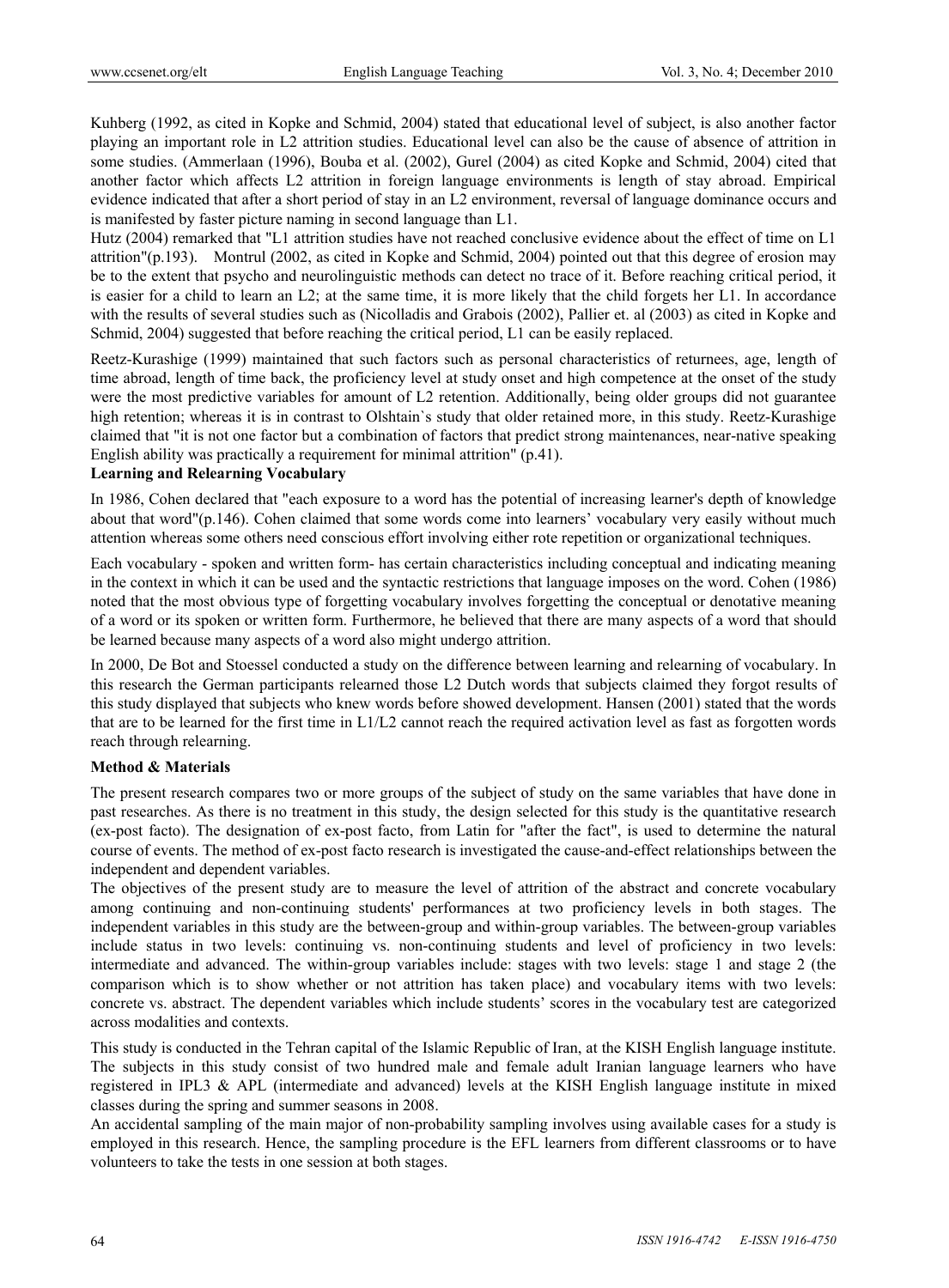For both levels, the summer term has thirty sessions during the period of three months. The respondents attended English classes thrice a week. Table.1. displays the distribution of the subjects obviously.

The 40-item vocabulary test is carried out to recognize which and how many lexical items have significant effects of attrition on the students. This test is prepared for those in the intermediate and advanced levels. In addition, the same vocabulary tests are administrated among continuing and non-continuing groups across different proficiency levels at two stages.

This test was administered twice with a three month interval. The instrument was chosen standardized achievement tests for reading and writing; on the other hand, the validity of the test has been checked thoroughly by the English language teachers who have some years of teaching experience at KISH English language institute. The reliability test was applied to measure the inter-item consistency. The reliability of this test also was 0.769 in the first stage and 0.767 in the second phase.

The data of this study were collected in two separate stages with an interval period of three months. In the first stage which was towards the end of the spring term (the end of June 2008), all of the participants sat for the vocabulary test. After the period of three months, which was the second stage, the continuing group (those who would be attending classes in the next term, the end of September 2008) took the same vocabulary tests in the class. In order to find out the amount of attrition, the performance of the participants in the second stage is compared with their earlier performance in the first stage. Likewise, the present study has its own limitations and is constrained by a number of delimitations which are as follows:

At first, the types and numbers of vocabulary which is examined in this research are limited to abstract and concrete nouns at the intermediate and advanced proficiency levels. Second, the number of respondents involved in this study is only two hundred students where 100 respondents participated in the intermediate level and 100 respondents participated in advanced level among continuing and non-continuing adult students. Next, the attrition of learning strategies and teaching methodology, the degree of motivation, attitude, affective and other individual factors are not controlled in this study. Likewise, for non-continuing students, it was not possible to control for extraneous variables such as references to dictionaries or other forms of assistance.

The data collected was coded and entered into the Statistical Package for the Social Science [SPSS version 16 for Windows Vista], a statistics computer program which was used to process and analyze the data. In the current study, both types of statistics, the descriptive (such as the frequency distribution, percentages, means, and standard deviations) and inferential (one-way ANOVA), were conducted. For this study, a five percent ( $\alpha$ =0.05) level is determined as the accepted level of significance for statistical analysis.

## **Results**

These demographic variables help to describe the profiles of the involved respondents and it could be observed that majority of the respondents in both stages (56.5 percent) were males. In this study there were two proficiency levels which were 50 percent for the whole population. The subjects of the present research were divided in two groups at two different stages with three months interval. The rate of continuing students who participated in this research was 57.5 percent while non-continuing students were 42.5 percent.

Fortunately, all of the respondents were Iranian students with ages ranging from 20 to 25 years old who born and lived in Iran/Tehran with Persian as their mother language. The majority of them were university students from different fields with most of their occupations are simply being students (86.6%).

The 40-item vocabulary test consisted of two types of nouns. For each level, 20 concrete nouns and 20 abstract nouns were randomly extracted from vocabulary books or texts which learners were used in their classes. The vocabulary tests were prepared for those in the intermediate and advanced levels among continuing and non-continuing groups; furthermore the same vocabulary tests are employed at the both stages.

Referring to above Table, there is no missing value at the stages in this research. The mean for abstract and concrete nouns are 18.15 and 18.21 for continuing group while for non-continuing student, the mean for abstract and concrete nouns are 18.29 and 18.34, respectively.

## **Level of Attrition of the Abstract & Concrete Nouns**

The first research question is to examine the following null hypothesis: there are no differences between EFL attrition rate of the abstract and concrete nouns among the continuing and non continuing students at the intermediate level. And second research question is evaluated the same variables at the advanced proficiency level. The level of significance is  $\alpha = 0.05$ .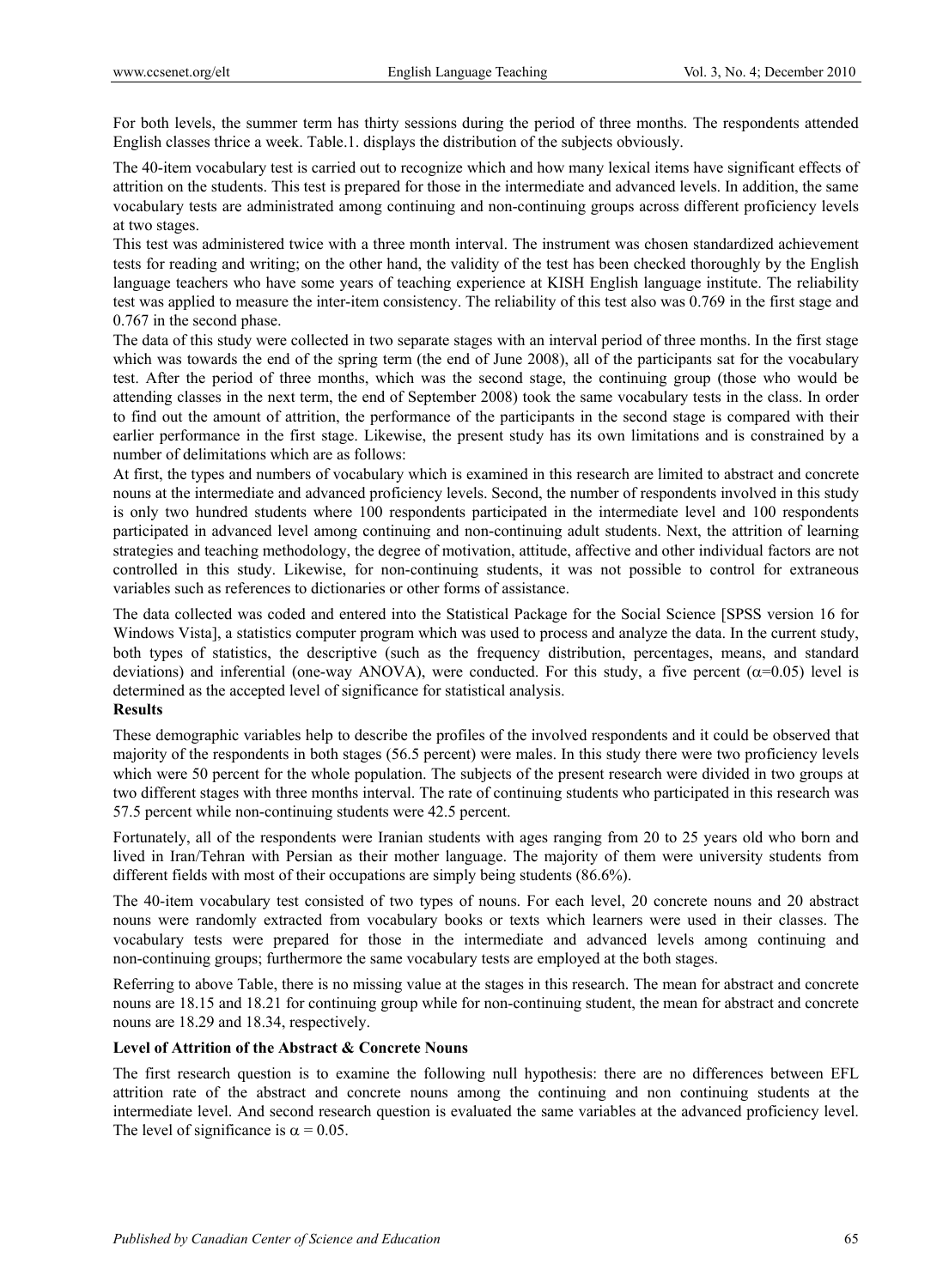With referring to table, the mean of the concrete nouns can be seen to improve at the advanced level in the second stage. Analysis of variance (ANOVA) is conducted to gather information regarding respondents with the abstract and concrete nouns for continuing student at the intermediate and advanced levels.

The results presented in the above table indicated that neither of the stages nor the proficiency levels have shown any significant effects. That is to say, students who continue their exposure of the English language did not experience significant attrition with the abstract nouns (F=2.809, p> .05) (F = 586, p> .05).

The results indicate again that attrition of the concrete nouns do not occur on the continuing students at the intermediate level (F = 0.026, p > .05) and at the advanced level (F = 1.890, p > .05).

To conclude, there are no differences between EFL attrition rate of concrete and abstract nouns among continuing students across different proficiency levels. Further, a similar descriptive statistics and analysis is conducted on the abstract and concrete vocabulary. The following tables of analysis display attrition which has taken place on the non-continuing group in different stages.

As shown in Table, the mean of the abstract and concrete nouns are diminished for the non-continuing group in the second stage. One-way ANOVA is conducted to find out the significant differences between proficiency levels and stages of the abstract nouns.

The results in the Table 4.9., displays that there is a significance of 0.041 in the stage for the non-continuing students. As mentioned earlier, the significant level of the whole analysis process is  $\alpha$ =0.05; therefore attrition of the abstract nouns takes place on the non-continuing students at the intermediate level (F =4.310, p < .05).

As shown in the table 4.10., the results of the analyzed factors revealed that there was significant of the abstract nouns on the non-continuing students at advanced level ( $F = 4.578$ ,  $p < .05$ ).

The analysis of variance procedure is used to find out the concrete nouns for non-continuing students across different proficiency levels. The results of the ANOVA conducted are as presented in the following tables.

In referring the Table 4.11., indicate that there are significant effects on the concrete nouns at intermediate levels for the non-continuing students ( $F = 5.759$ ,  $p < .05$ ).

Based on the results in the Table 4.12., there are significant effects on the concrete nouns at advanced proficiency levels for the non-continuing students, as well. The significant level across different proficiency levels are lower than 0.05 (F =4.100, p < .05). This shows that, in the second stage of the concrete nouns, there is a reduction in the students' performance and their performance lead to the reduction of the significance level. In other words, EFL attrition takes place on the concrete nouns for the non-continuing group at both proficiency levels. Consequently, the results demonstrate that there are differences between attrition of the abstract and concrete nouns in non-continuing students at the intermediate and advanced level.

## **Conclusions & Implication**

The findings of this research indicated that the continuing students do not undergo significant attrition of the abstract and concrete nouns, whereas non-continuing students undergo a significant attrition of the abstract and concrete nouns across different proficiency level. The absence of attrition on continuing students is not against the researcher's expectation. While, the results of this study are in contrast with what De Groot and Keijzer (2000, as cited in Ross, 2002) have proved that attrition of abstract nouns does not take place faster than the concrete nouns.

In addition, the results elaborated that the continuing students did not experience attrition with the abstract and concrete nouns. This might be due to the short period of disuse. In spite of the short period of non-use, non-continuing students have shown a trend of attrition of the abstract and concrete nouns at two different proficiency levels. The amount of attrition might turn out to be significant in a long run and displayed a trend of attrition of abstract nouns at the stages. In contrast to past studies, abstract nouns turned out to be more resistant to attrition.

In previous studies such as from Bahrick (1984) and Olshtain (1989), it was shown that the advanced students were more resistant to attrition in comparison to the low-proficiency students. But in this study, the advanced students experienced attrition, as well. This might be due to some intervening variables such as the amount of out-of-class exposure, attitude, motivation, teaching methodology and so forth which are not involved in this study.

Baharik's study (1984) indicated that the first 5 years of second language disuse regardless of the proficiency levels, all attriters will experience the same attrition. In 1885, Ebbingham noted that the more one knows the more one will tend to forget; so, there is a positive correlation between proficiency level of attriters and the amount of attrition. This study also supported the findings of other studies that learners who are in the advanced level experience a high attrition than of those with low-proficiency. Tomiyama (1999) asserted that the first and second language attrition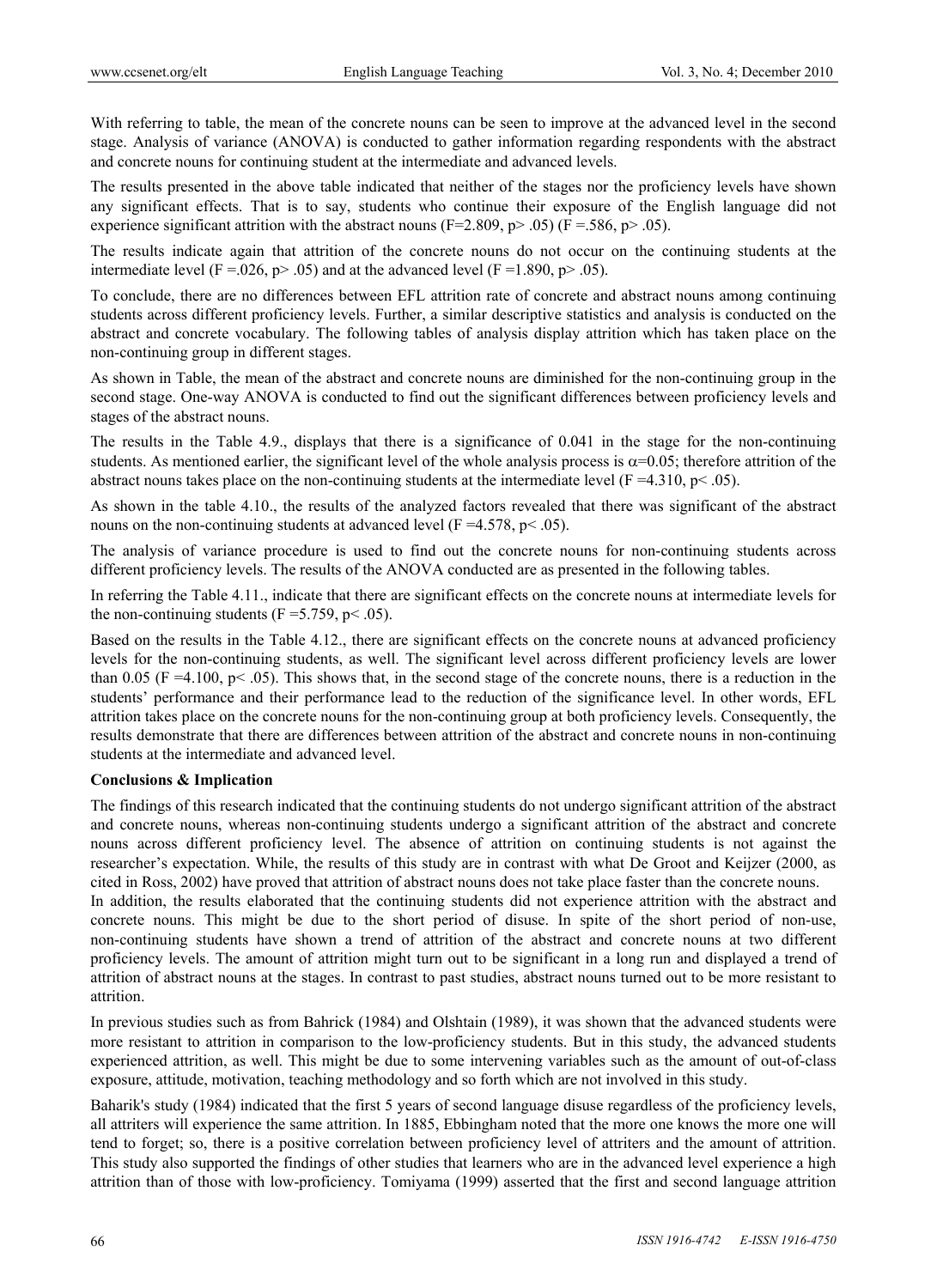set in within six months of disuse. In this research, the 3 months interval of nouns of the language could lead to attrition also.

According to Cohen (1986), vocabulary which is added most recently is found to be the most vulnerable area which leads to attrition. This study also supported the types of vocabulary which lead to attrition across different proficiency levels on the continuing and non-continuing groups. Nouns are known to be easier to learn than verbs or adverbs, but according to the regression hypothesis, they can be forgotten sooner.

The findings of this study shed some light of the attrition of vocabulary of concrete and abstract nouns across different proficiency levels among continuing and non-continuing students. In past studies, the effects of class exposure on attrition have not been investigated, hence this study shed some light on the role of class in EFL vocabulary attrition. Additionally, this research shows that attrition is not limited on the non-continuing students as even the continuing students have the possibility to experience attrition, as well.

English language teachers are required to identify differences between the abstract and concrete nouns in the English text books and to draw students' attention more on them as well as to provide the students with more practices on vocabulary. English language teachers should make modifications with their teaching methodologies based on the results of this study as in to put more emphasis on the areas which turn out to be vulnerable to attrition.

## **References**

Ammerlaan, R. (1996). "You get a bit wobbly..." Exploring bilingual lexical retrieval processes in the context of first language attrition. Unpublished Doctoral Dissertation, Nijmegen: Katholieke University Nijmegen.

Bahrick, H. (1984). Fifty years of second language attrition: Implications for programmatic research. *The Modern Language Journal*, 68, pp.105- 118.

Cohen, A. (1986). Forgetting foreign language vocabulary. In B.Weltens, K.de Bot & T. Van Els (Eds.), *Language Attrition in Progress*. Dordrecht, the Netehrlands: Foris, pp.143-158.

De Bot, K. & Stoessel, S. (2000). In search of yesterday's words: Reactivating a long forgotten language. *Applied Linguistics*, 21/3, pp.333-353.

Ebbinghaun, H. (1885). Über das gedächtnis. Untersuchungen zur experimentellen psychologie. Leipzig: Duncker & Humblot.

Gardner, R. C., Lalonde, R. N., Moorcroft, R. & Evers, F. T. (1987). Second language attrition: The role of motivation and use. *Journal of Language and Social Psychology*, 6(1), pp.29-47.

Gardner, R. C., & Macintyre, P.D.(1993). One the measurement of affective variables in second language learning. *Language learning*, 43, pp.157-194.

Hansen, L. (2001a). Language attrition: The fate of the start. *Annual Review of Applied Linguistics*, 21, pp. 60-73.

Hansen, L. (2002). Saving in the relearning of second language vocabulary: The effect of time and proficiency. *Language Learning,* 52, 4, pp. 653-678.

Hansen, L., & Shewell, J. (In Press). Keeping a Second Language: The influence of literacy and motivation in the attrition of Japanese, Chinese and Korean. Unpublished manuscript, Brigham Young University.

Hutz, M. (2004). Is there a natural process of decay? A longitudinal study of language attrition. In M. Schmid et al. (Eds.), *First Language Attrition* (pp.189-206). USA: John Benjamins North America.

Kopke, B. (1999). L'attrition de la premiere langue chez le bilingue tardif: implications pour l'etude psycholinguistique de biliguisme*.* Unpublished Ph.D. diss, Universite de Toulouse-LeMirail.

Kopke, B. (2004). Neurolinguistics aspects of attrition. *Journal of Neurolinguistics,* Vol. 17, pp.3-30.

Kopke, B. (2007). Language attrition at the crossroads of brain, mind, and society. In B. Köpke/M. Schmid/M. Keijzer/Susan Dostert (ed.): *Language Attrition*. Theoretical perspectives, 9–37, Amsterdam: John Benjamins.

Kopke, B. & Schmid, M. (2004). Language attrition: The next phase. In Monika S. Schmid, B. Kopke, M.Keijzer and L.Weilemar(Eds.), *First language attrition*: Interdisciplinary perspectives on methodological issues (pp.1-47). Amsterdam: John Benjamins.

Kuhberg, H. (1992). Longitudinal L2-attrition versus L2-acquisition in three Turkish children-Empirical findings. *Second Language Research* 8(2), pp.138-154.

Montrul, S. (2002). Incomplete acquisition and attrition of Spanish tense/ aspect distinctions in adult bilinguals. Bilingualism: *Language and Cognition* 5, pp.39-68.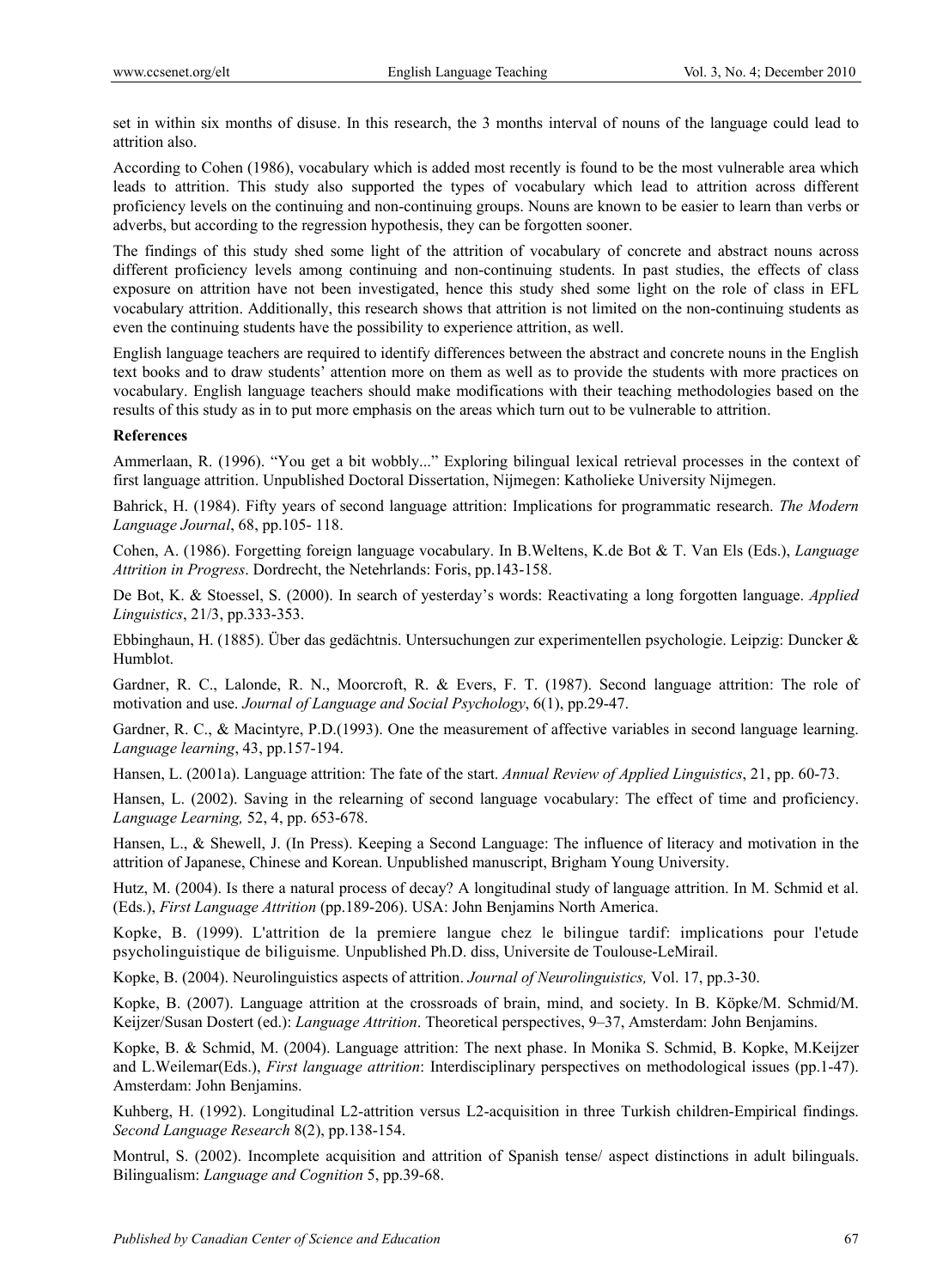Nagasawa, S. (1999). Learning and losing Japanese as a second language: A multiple case study of American university students. In L. Hansen (Ed.), *Second language attrition in Japanese contexts* (pp.169-199). New York: Oxford University Press.

Oxford, R. (1982). Research on language loss: A review with implications for foreign language teaching. *The Modern Language Journal*, 66, pp.106-169.

Pavlenko, A. (2002). *Poststructuralist Approaches to the Study of Social Factors in L2*.In V. Cook (Ed.), Portraits of the L2 User (pp.277-302). Clevedon: Multilingual Matters.

Reetz-Kurashige, A. (1999). Japanese returnee's retention of English-speaking skills: Change in verb usage over time. In L. Hansen (Ed.) *Second language attrition in Japanese contexts* (pp.21-58). New York: Oxford University Press.

Schmid, M. S. (2004). First Language Attrition: The Methodology Revised, *International Journal of Bilingualism*, 8, pp.239–255.

Smith, L. R. (2002). The social architecture of communicative competence: A methodology for social-network research in sociolinguistics. *International Journal of the Sociology of Language*, 153, pp.133-160.

Tomiyama, M. (2000b). Cross-Linguistics influence in L2 attrition. *JACET Bulletin*, Vol. 32, pp.123-136.

Van, Els, T. (1986). An overview of European research on language attrition. In B.Weltens, K. de Bot and T. van Els (Eds.), *Language Attrition in Progress* (pp.318).Dordrecht: Foris.

Waas, M. (1996). *Language Attrition* Down under. Frankfurt: Peter Lang.

Weltens, B., & Grendel, M. (1993). Attrition of vocabulary knowledge. In R. Schreuder & B. Weltens (Eds.), *The Bilingual Lexicon*. (pp.135-156). Amsterdam: John Benjamin.

Yamgur, K. (2004). Issues in finding the appropriate methodology in language attrition research. In M. Schmid et al. (Eds.), *First language attrition* (pp.133-164). USA: John Benjamin North America.

| Proficiency  | <b>Continuing students</b> |      |    | <b>Non-Continuing students</b> |
|--------------|----------------------------|------|----|--------------------------------|
|              | Female                     | Male |    | Male                           |
| Intermediate | 23                         | 29   | 22 | 26                             |
| Advanced     | 25                         | 38   |    | 20                             |
|              | 48                         | 67   | 39 | 46                             |
| TOTAL        |                            |      |    |                                |

Table 1. Distribution of Respondents

| Table 2. Distribution of variables at both levels of the test on both groups |
|------------------------------------------------------------------------------|
|------------------------------------------------------------------------------|

|                |          | Continuing   | <b>Non-Continuing</b> |          |
|----------------|----------|--------------|-----------------------|----------|
|                | Abstract | Concrete     | Abstract              | Concrete |
| <b>Valid</b>   | 230      | 230          | 170                   | 170      |
| <b>Missing</b> | 0        | $\mathbf{0}$ | $\theta$              | $\theta$ |
| Mean           | 18.15    | 18.21        | 18.29                 | 18.34    |
| Median         | 18       | 18           | 19                    | 19       |
| S.D            | 1.259    | 1.193        | 1.357                 | 1.296    |
| Variance       | 1.585    | 1.424        | 1.842                 | 1.680    |
| <b>Minimum</b> | 14       | 15           | 12                    | 14       |
| <b>Maximum</b> | 20       | 20           | 20                    | 20       |

**n=200**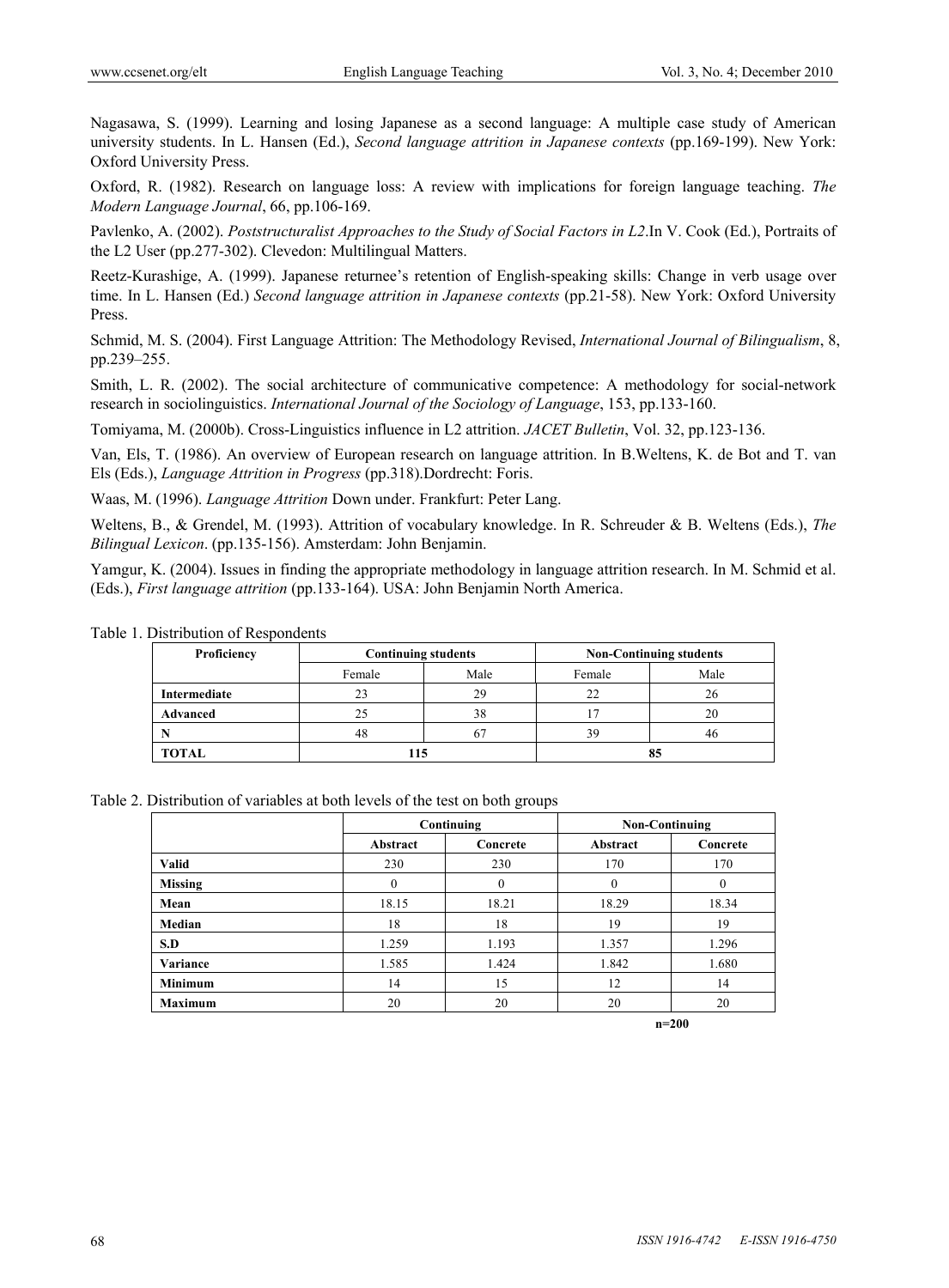|              | <b>Proficiency Level</b> | Abstract |                    |           | Concrete |
|--------------|--------------------------|----------|--------------------|-----------|----------|
|              |                          | Stage1   | Stage <sub>2</sub> | Stage1    | Stage2   |
| Intermediate | Mean                     | 17.88    | 18.29              | 18.10     | 18.06    |
|              | N                        | 52       | 52                 | 52        | 52       |
|              | Std. Deviation           | 1.182    | 1.273              | 1.176     | 1.259    |
|              | Std. Error of Mean       | .164     | .177               | .163      | .175     |
| Advanced     | Mean                     | 18.29    | 18.11              | 18.17     | 18.46    |
|              | N                        | 63       | 63                 | 63        | 63       |
|              | Std. Deviation           | 1.250    | 1.309              | 1.225     | 1.105    |
|              | Std. Error of Mean       | .157     | .165               | .154      | .139     |
|              |                          |          |                    | $n = 115$ |          |

Table 3. Descriptive statistics of the Continuing students' performance with the Abstract and Concrete nouns at two levels for both stages

Table 4. The ANOVA results on the effects of attrition of the Abstract nouns on the Continuing students at Intermediate level

| Source |                | <b>Sum of Squares</b> | df  | <b>Mean Square</b> |       | Sig. |
|--------|----------------|-----------------------|-----|--------------------|-------|------|
| Stage  |                |                       |     |                    |       |      |
|        | Between Groups | 4.240                 |     | 4.240              | 2.809 | .097 |
|        | Within Groups  | 153.981               | 102 | .510               |       |      |

|                |  |  |  |  |  |  |  | Table 5. The ANOVA results on the effects of attrition of the Abstract nouns on the Continuing students at |  |
|----------------|--|--|--|--|--|--|--|------------------------------------------------------------------------------------------------------------|--|
| Advanced level |  |  |  |  |  |  |  |                                                                                                            |  |

| Source |                | <b>Sum of Squares</b> | df      | <b>Mean Square</b> |      | Sig. |
|--------|----------------|-----------------------|---------|--------------------|------|------|
| Stage  |                |                       |         |                    |      |      |
|        | Between Groups | .960                  |         | .960               | .586 | .445 |
|        | Within Groups  | 203.079               | 12<br>4 | 1.638              |      |      |

Table 6. The ANOVA results on the effects of attrition of the Concrete nouns on the Continuing students at Intermediate level

| Source |                | df<br><b>Sum of Squares</b> |     | <b>Mean Square</b> |      | Sig. |
|--------|----------------|-----------------------------|-----|--------------------|------|------|
| Stage  |                |                             |     |                    |      |      |
|        | Between Groups | 038                         |     | .038               | .026 | 872  |
|        | Within Groups  | 151.346                     | 102 | .484               |      |      |

Table 7. The ANOVA results on the effects of attrition of the Concrete nouns on the Continuing students at Advanced level

| Source         | <b>Sum of Squares</b> | df  | <b>Mean Square</b> |       | Sig. |
|----------------|-----------------------|-----|--------------------|-------|------|
| Stage          |                       |     |                    |       |      |
| Between Groups | 2.571                 |     | 2.571              | 1.890 | 172  |
| Within Groups  | 168.730               | 124 | .361               |       |      |